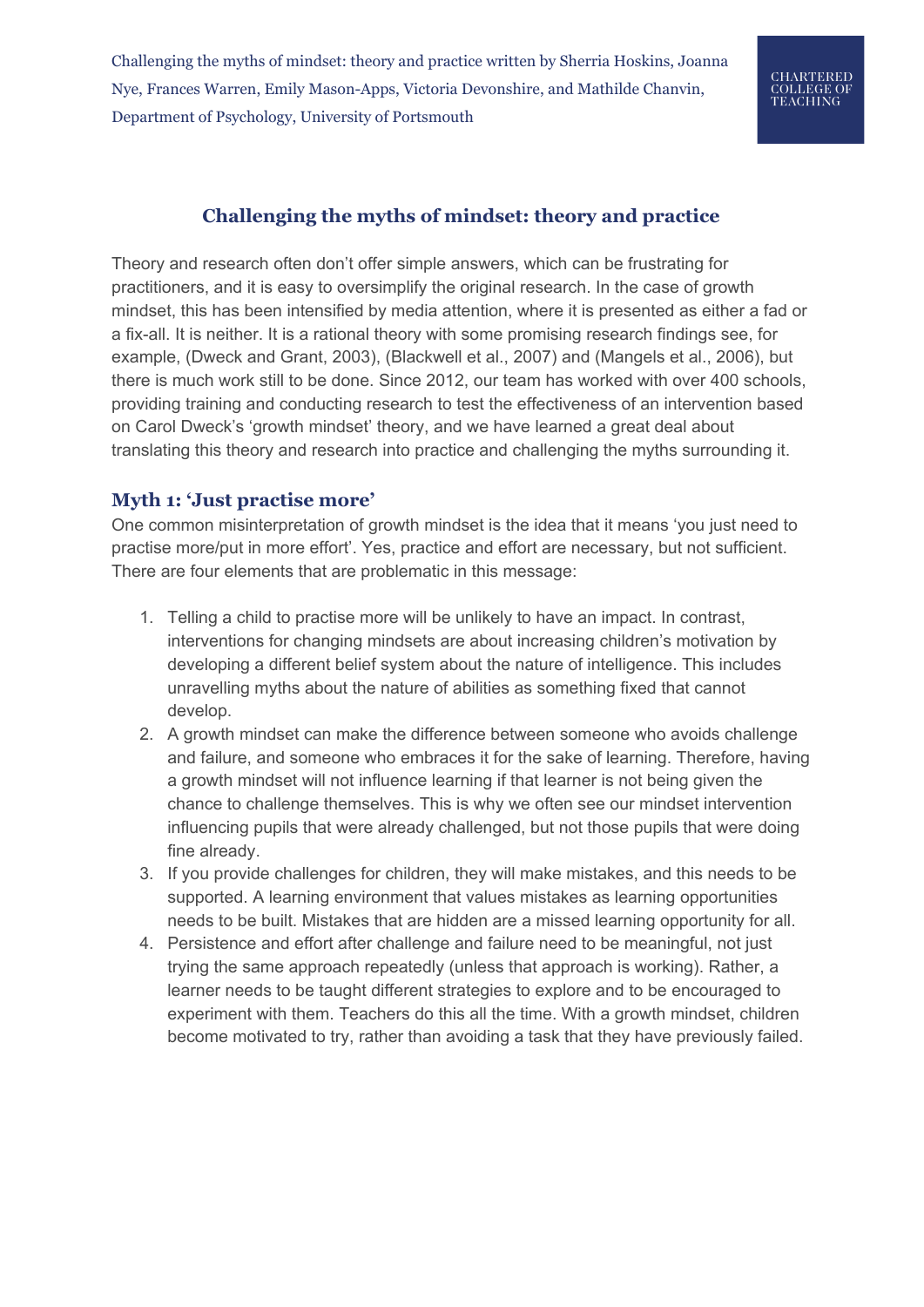Challenging the myths of mindset: theory and practice written by Sherria Hoskins, Joanna Nye, Frances Warren, Emily Mason-Apps, Victoria Devonshire, and Mathilde Chanvin, Department of Psychology, University of Portsmouth

# CHARTERED **COLLEGE OF<br>TEACHING**

### **Myth 2: 'You can't provide positive praise'**

A clear message that comes from Dweck's work is that you need to praise effort and achievement, rather than the person or attribute. However, this often gets interpreted as you can't praise at all, or you can only praise for effort, not for achievement. The problem with giving person- or attribute-focused praise to a pupil – e.g. 'you are gifted at maths' – is that it carries the implication that their performance is beyond their control, they will always perform that way and perhaps they have to perform well. And what does that mean when they don't understand the next maths problem they encounter? That they are no longer that gifted mathematician? Then self-esteem takes a hit, or they may avoid the situation in future, so they aren't revealed as an imposter.

In contrast, if we say 'you got them all right because you persevered' or 'some of these are wrong – looking at the mistakes and having another go will help', and so on, then self-esteem is maintained in the face of challenge and failure. Your praise has provided the sense of control and the clues as to how to overcome challenge – effort, practice and exploring strategies.

#### **Myth 3: 'Mindsets will affect all pupils the same way'**

Developing a growth mindset may have more of an impact on academic outcomes for particular children, such as those with a poor learner identity (e.g. those receiving free school meals or from a low socio-economic status background). Why is this? The answer lies in what we briefly mentioned above regarding challenge being necessary for a growth mindset to positively impact learning. For the lower-attaining pupil, it may help them break free from the stereotype of being a non-learner. In contrast, for the high-attaining pupil, it might prevent them from crumbling at the first sign of a challenge.

Mindset work needs to take these differences into account. We recommend working with pupils openly on growth mindset interventions, giving space to explore each individual's perspective on it, not simply imposing one-size-fits-all interventions that are 'done to' pupils.